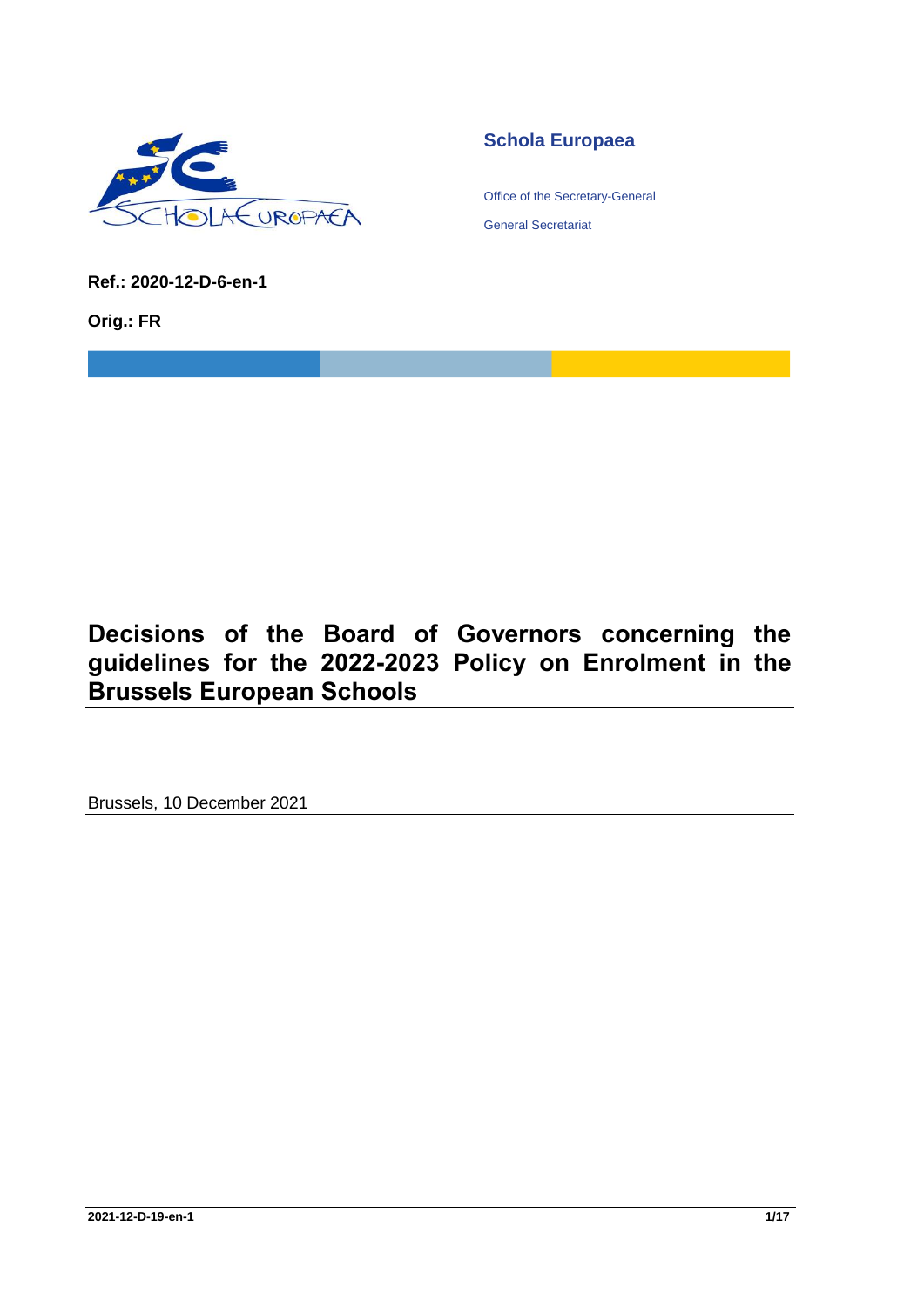# **DECISIONS OF THE BOARD OF GOVERNORS OF 8-10 DECEMBER 2021 CONCERNING THE GUIDELINES FOR THE 2022-2023 POLICY ON ENROLMENT IN THE BRUSSELS EUROPEAN SCHOOLS**

#### **In view of:**

#### 1. Pupil population

On the basis of the statistics currently in the Central Enrolment Authority's possession, it is clearly apparent that the pupil population of the Brussels European Schools is constantly increasing, something which means an increasingly constraining impact in terms of resources and logistics.

Thus, growth in the total pupil population of the Brussels European Schools (240 additional new pupils on roll on 11 October 2021) is putting sustained pressure on the infrastructure.

However, it is to be observed that the growth pattern differs according to the teaching level and the schools/sites. Whilst pupil numbers are stabilising in the nursery and primary cycles, overcrowding is becoming more marked, year after year, at secondary cycle level (395 additional new pupils on roll in 2021-2022). Consequently, the number of rooms available to accommodate new secondary cycle classes is gradually decreasing.



#### 2. Future extension of the infrastructure

In view of the growth of the pupil population (see 1 above), the Board of Governors' main priority remains an increase in the accommodation capacity in Brussels through the making available by the Belgian State of an additional school. On the basis of the projections of growth in the pupil population, the Board of Governors invited the Belgian Federal Government to take steps, at the meeting of 6 May 2010, to make available a new school with capacity for 2 500 pupils in September 2015.

The current studies forecast, in the most optimistic of scenarios, a total pupil population for the 2024-2025 school year of approximately 15 400 pupils.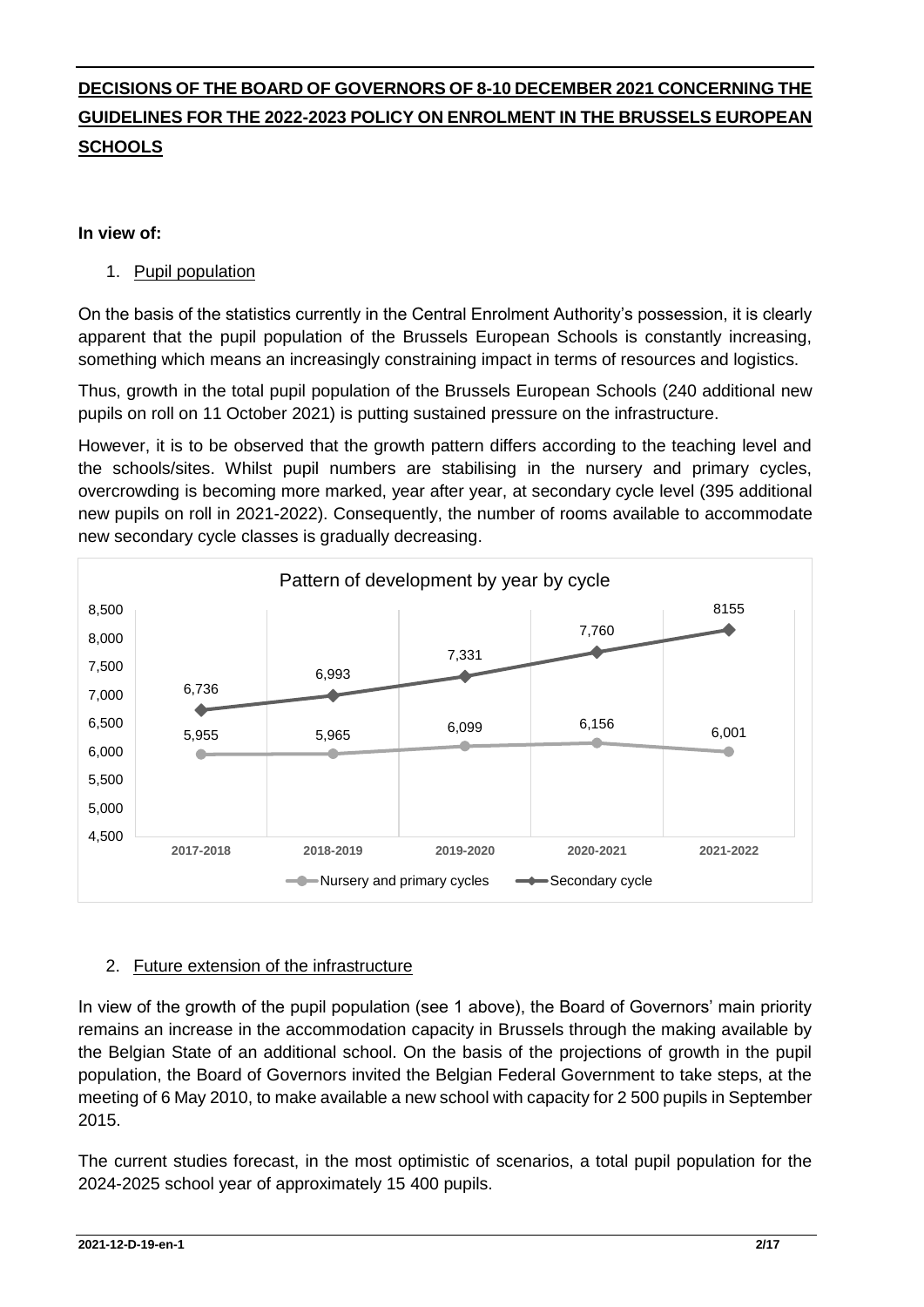To date, and notwithstanding the negotiations regularly restarted by the Secretary-General, mandated by the Board of Governors, the Belgian State is not in a position to reach a decision with any certainty on the fifth school's opening date and its capacity. It has, however, been announced that it will be available by September 2028, and thus for the beginning of the 2028-2029 school year, at the latest.

Pending the creation of the fifth school in Brussels, the Belgian authorities are making temporarily available to the European Schools:

- since the beginning of the 2007-2008 school year, the Berkendael site, located at 1190 Brussels, rue de Berkendael 70-74, attached to the European School, Brussels I since September 2016, with theoretical capacity to accommodate 1,000 pupils;
- since the beginning of the 2021-2022 school year, the Evere site, located at 1130 Brussels, avenue du Bourget 30<sup>1</sup>, attached to the European School, Brussels II, with theoretical capacity to accommodate 1,500 pupils.

| <b>Cycles</b>                     |          | $N - P$ |          | $N - P$  |                  |       |              |
|-----------------------------------|----------|---------|----------|----------|------------------|-------|--------------|
|                                   | EEB1-UCC | EEB1-BK | EEB2-WOL | EEB2-EVE | EEB <sub>3</sub> | EEB4  | <b>TOTAL</b> |
| <b>Theoretical</b><br>capacity    | 3,100    | 1,000   | 2,850    | 1,500    | 2,650            | 2,800 | 13,900       |
| <b>Pupil numbers</b><br>2021-2022 | 3.396    | 840     | 3,246    | 278      | 3.294            | 3,102 | 14,156       |



Even though accommodation capacity in Brussels has been increased significantly through the making available by the Belgian authorities of two temporary sites, this expanded offer does not necessarily guarantee that a place will be offered to every category I pupil for whom an application is made, in view of the specificities of schooling in the European Schools and of the particular logistical characteristics of the temporary sites, which can only accommodate nursery and primary level classes. Nevertheless, the Central Enrolment Authority and the Directors are making every endeavour to optimise accommodation capacity, in order to fulfil the primary mission assigned to the European Schools.

<sup>1</sup> Although the site is considered administratively to be located on the territory of the *commune* (local authority) of Haren, it is known in the European Schools and by the general public as the Evere site and referred to as such.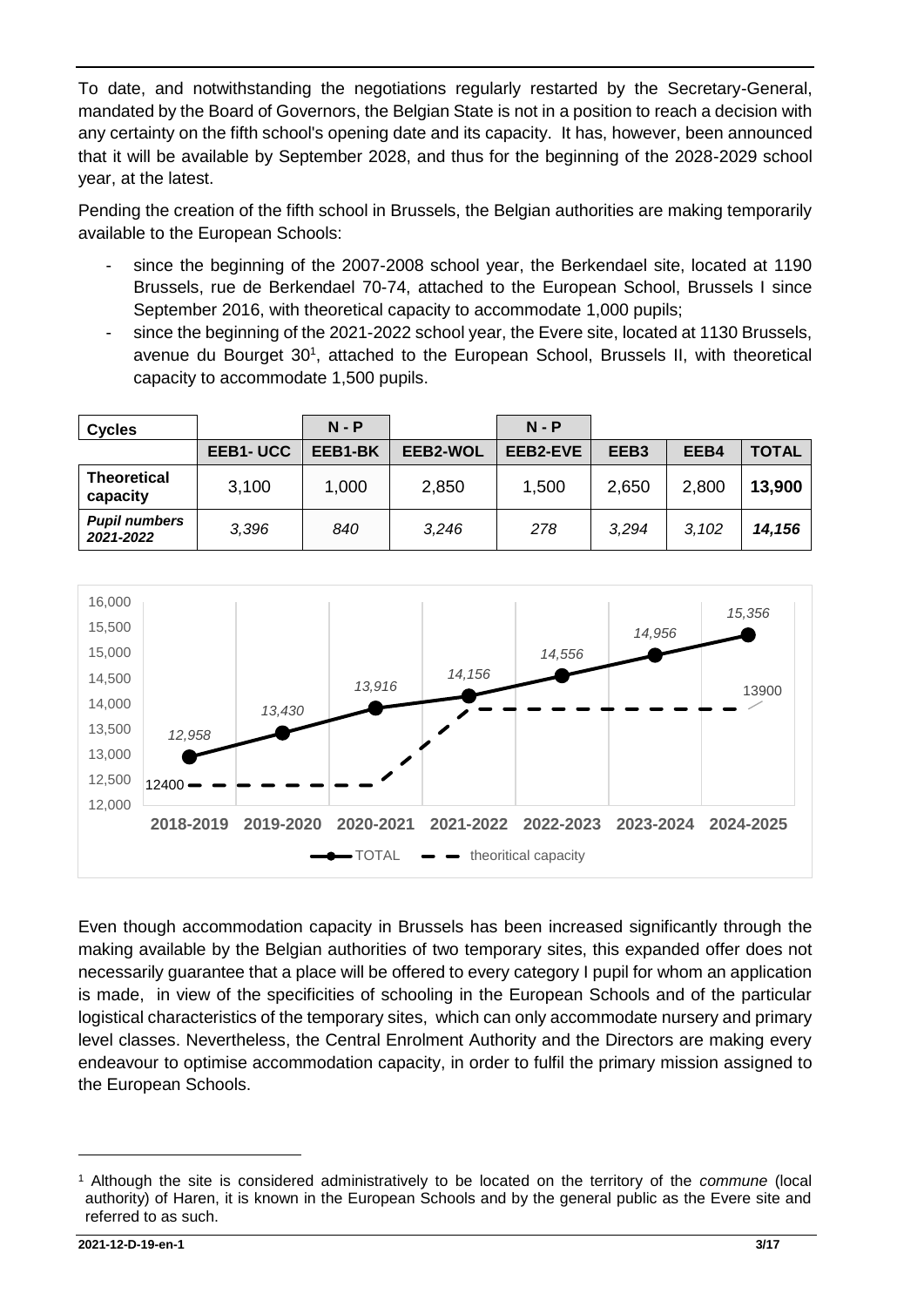### 3. Existing infrastructure

There are currently four European Schools in Brussels offering a complete, all age range education from the nursery school level up to the Baccalaureate.

The European School, Brussels I has two sites, at Uccle and at Berkendael, the latter's schooling offer being limited to the nursery and primary levels.

The European School, Brussels II has two sites, at Woluwé and at Evere, the latter's schooling offer being limited to the nursery and primary levels.

The European School, Brussels III has a single site at Ixelles and the European School, Brussels IV has a single site at Laeken.

Optimum use needs to be made of the logistical accommodation capacity of the Evere site of the European School, Brussels II to lessen the pressure on the nursery and primary levels of the other schools/sites and thus to allow rooms to be freed up to accommodate the growing pupil population in the secondary cycle. This optimisation of the accommodation capacity of the Evere site has to be envisaged, however, from the perspective of not jeopardising the viability of the nursery and primary level classes open on the other sites in the same language sections, with the aim of ultimately enabling there to be harmonious distribution of the pupil population at the secondary level.

Besides the increase in the total pupil population, it is to be observed on the six existing sites that a number of small groups occupy classrooms that could accommodate more pupils. This is a constraint resulting on the one hand, from the organisation of teaching in language sections and on the other, from the organisation specific to teaching in the European Schools.

It is therefore essential to adopt binding rules to expand initial core pupil numbers in the nursery and primary cycles on the Evere site, attached to the European School, Brussels II since the beginning of the 2021-2022 school year in September 2021, in order to make optimum use of its capacity and to ease the overcrowding of the other schools/sites.

Pupil numbers at the Berkendael site, attached to the European School, Brussels I, for its part, are nearing its theoretical capacity of 1 000 pupils. With the development of the EL, EN, ES and IT satellite classes<sup>2</sup> (for which an additional year group is opened each year), the sustainability of its filling is guaranteed.

Pupils on roll at the Berkendael and Evere temporary sites, which offer infrastructure only for the nursery and primary levels, benefit – like all pupils who have embarked upon their schooling in one of the European Schools – from a guarantee of being able to continue it up to the Baccalaureate<sup>3</sup>, which implies a transfer to another existing school/site at the end of primary year 5<sup>4</sup>.

In order to support integration of the Berkendael and Evere temporary sites into the respective structures of the European School, Brussels I and of the European School, Brussels II, the Board

<sup>&</sup>lt;sup>2</sup> Satellite classes were opened at the European School, Brussels I – Berkendael Site in previous school years, with the objective of ensuring harmonious distribution of the pupil population, without, however, a corresponding language section being opened on the site. Pupils in those classes are regarded, for the purposes of application of all the texts in force in the European Schools as an organisation, as pupils of the language section corresponding to their Language 1.

<sup>&</sup>lt;sup>3</sup> And in that respect, from priority access in relation to newly enrolled pupils.

<sup>4</sup> This applies to all P5 pupils on the Berkendael and Evere sites, all language sections or satellite classes taken together.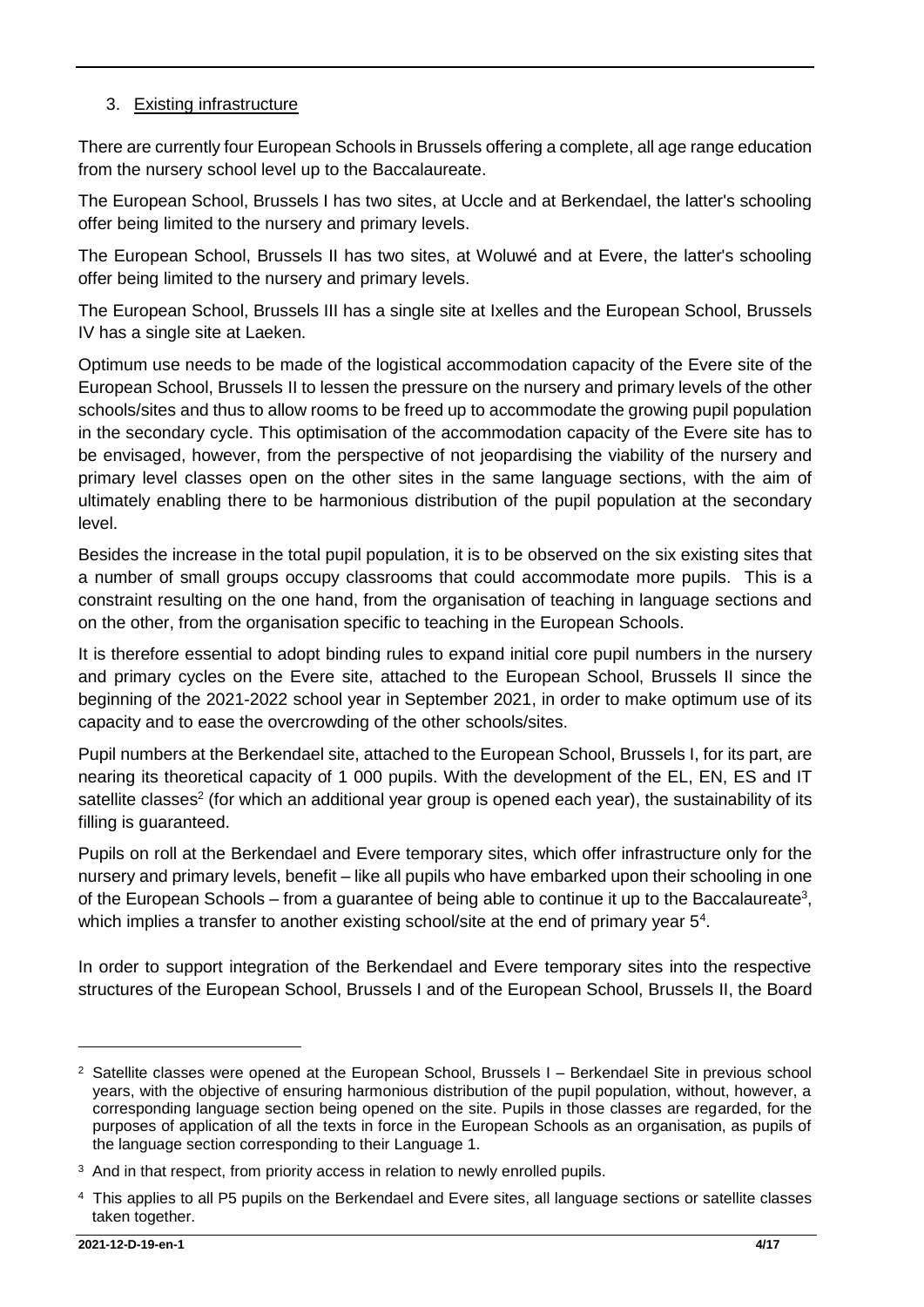of Governors decided, at its meeting of 20 October 2020, to adopt the following measures for pupils on roll on those sites, which offer schooling only in the nursery and primary cycles.

Thus, all pupils in P5 in the FR language section and in the DE satellite class on roll on the Berkendael temporary site for the 2021-2022 school year:

- enrolled as from the 2021-2022 school year, will continue, as a result of the 'shift', their schooling in the secondary cycle at the European School, Brussels I – Uccle Site;
- enrolled before the 2021-2022 school year, will be able:
	- either to continue, as a result of the 'shift', their schooling in the secondary cycle at the European School, Brussels I – Uccle Site,
	- or to continue their schooling in the secondary cycle at the European School, Brussels II – Woluwé Site, Brussels III or Brussels IV. Such transfer applications will be dealt with before new enrolment applications.

Pupils in P5 in the LV and SK language sections on roll on the Berkendael temporary site for the 2021-2022 school year will continue, as a result of the 'shift', their schooling in the secondary cycle as SWALS, at the European School, Brussels II – Woluwé Site and at the European School, Brussels III respectively.

Arrangements have to be made for continuation of the schooling at secondary level of pupils on roll in P5 at the European School, Brussels I – Berkendael Site during the 2021-2022 school year at the other schools/sites, in compliance with the principle of protection of siblings. Thus, if the parents so request, it will be possible for brothers and sisters of pupils completing the primary cycle at the European School, Brussels I – Berkendael Site to be jointly enrolled or transferred in order to start the secondary cycle at the European Schools, Brussels II – Woluwé Site, Brussels III or Brussels IV. That option will not be offered for continuation of schooling in the secondary cycle at the European School, Brussels I – Uccle Site, younger siblings continuing their schooling on the Berkendael site.

According to the forecasts produced, 90 pupils will be completing the primary cycle at the European School, Brussels I – Berkendael Site in July 2022.

Pupils on roll in P5 FR on the Evere temporary site for the 2021-2022 school year will continue, as a result of the 'shift', their schooling in the secondary cycle at the European School, Brussels II – Woluwé Site.

Their younger siblings will continue their schooling on the Evere site.

According to the forecasts produced, 27 pupils will be completing the primary cycle at the European School, Brussels II – Evere Site in July 2022.

#### 4. Language sections

The most striking phenomenon remains the preponderance of the FR language section

On 11 October 2021, pupils on roll in the FR section accounted for 36% of the total pupil population in Brussels. Their population is growing more quickly than that of the other language sections.

The multiculturality specific to the European Schools has, however, been fostered by the development of multiple language sections (other than FR) and single ones, of the number of SWALS and of satellite classes, in the case of the Berkendael site, attached to the European School, Brussels I, only.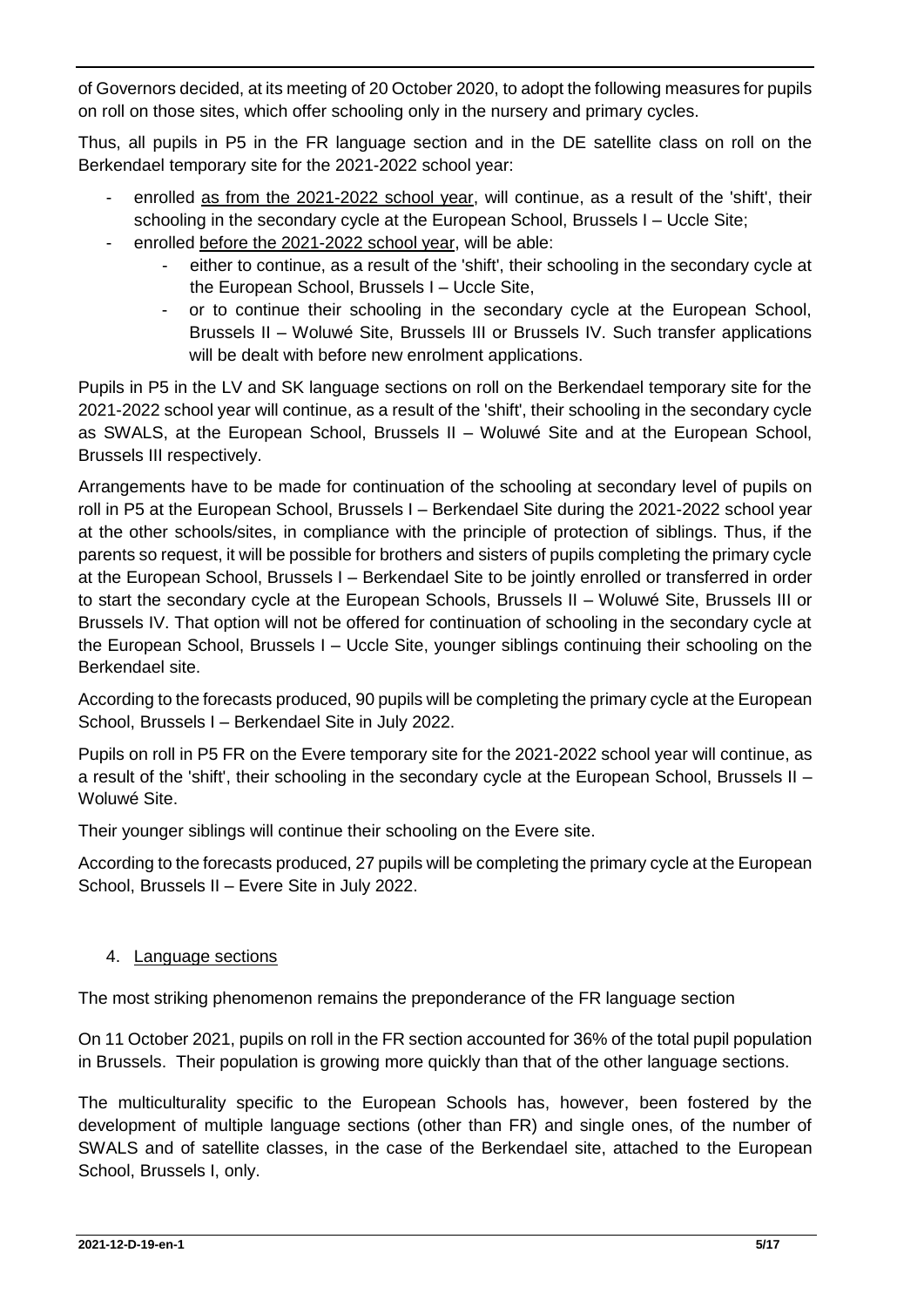Increased attention continues to be paid, in all the teaching cycles, to rigorous application of Article 47(e) of the General Rules and its implementing arrangements, so as to maintain the fundamental principle of teaching of and instruction in mother tongue/dominant language in the corresponding language section.

# 5. Method

Careful analysis of the results of the previous school year's Enrolment Policy leads to the taking of targeted measures for each school group: school/site, language section, teaching level,

Different thresholds will be adopted at the nursery and primary levels in order to continue to build up pupil numbers on the new Evere site of the European School, Brussels II, whilst also taking steps to maintain the viability of the classes open in the same language sections on the other sites, with the ultimate aim of allowing there to be harmonious distribution of the pupil population at secondary level.

On the basis of the overall analysis of pupil numbers, the structure of classes is defined by the Central Enrolment Authority and may be adjusted during the enrolment session.

For the first time, applicants for enrolment and transfer will be invited to submit their application **exclusively on line**, on the Brussels European Schools enrolments portal, something which will rationalise the formulation of enrolment and transfer applications and, hence, will facilitate their handling.

Organisation of the enrolment session in a first mandatory phase, followed by a second phase restricted to limited scenarios, must be maintained.

The reason is that the obligation for the majority of enrolment applications to be submitted in the first mandatory phase allows better management of the session, by curtailing the organisational difficulties in the weeks immediately preceding the beginning of the school year (difficulty in creating new classes at the end of the enrolment session, too little time to recruit teachers, giving up of places awarded, in particular).

<span id="page-5-0"></span>Consequently, as was the case in the previous school year, categories I and II\* applicants for enrolment and transfer<sup>5</sup> who are in post in the European Institutions<sup>6</sup> on 31 December 2021 will be invited, as a **mandatory requirement**, to submit their application during the first phase. Except in duly substantiated cases of *force majeure*, the second phase will be restricted solely to applicants for enrolment taking up their posts in the European Institutions in Brussels<sup>[6](#page-5-0)</sup> (whatever the reason: new recruitment, transfer from another site, return to work, etc.) as from 1 January 2022 and to applicants for enrolment whose children were being educated outside Belgium during the 2021- 2022 school year. As for categories II and III enrolment and transfer applicants, they will be invited to submit their applications during the second phase only.

In order to optimise their handling, there will be random ranking of applications in both phase I and phase II.

Appropriate information about the submission of online applications, the obligation to submit applications in the first phase (except for limited scenarios in the second phase) and the time periods and closing dates applicable will be circulated by the Schools (via their individual websites

<sup>5</sup> Categories I and II\*.

<sup>6</sup> Or engaged in an occupational activity conferring entitlement for their children to be considered as pupils coming into category I or II\*.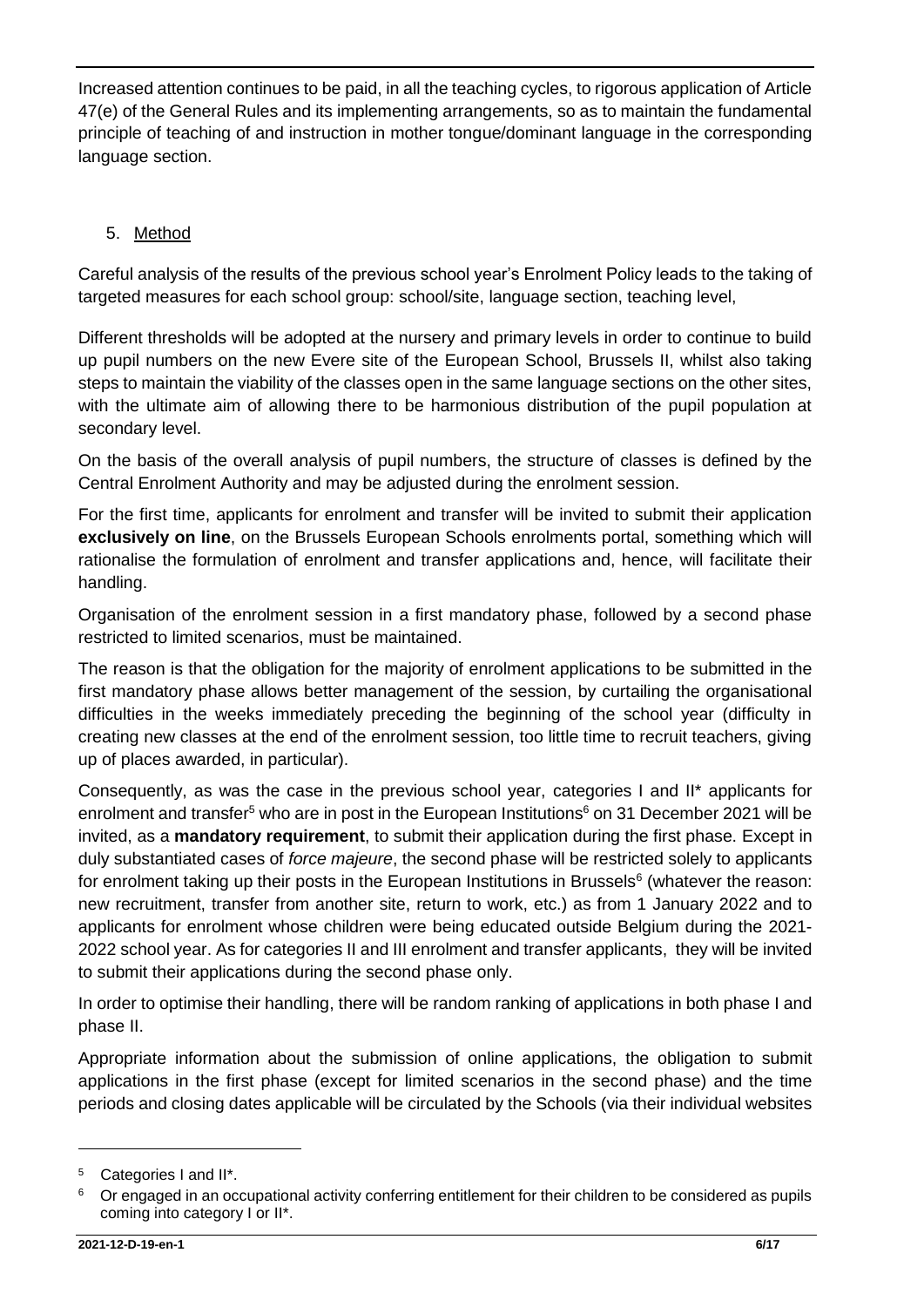and the European Schools' website) so that applicants for enrolment or transfer are kept informed. Collaboration is required on the part of the Parents' Associations and of the European Commission's DG Human Resources.

In addition, the CEA's legitimate forecasts can be thwarted by the decisions of pupils' parents, particularly when they give up a place awarded that they had accepted<sup>7</sup>. Special information is thus circulated in the schools urging:

- the parents of pupils currently on roll in the European Schools to notify the latter as early as possible, and not later than 30 June 2022, of any plans to terminate the child's schooling in the system (to fine-tune the 'shift' figures);
- applicants for enrolment who have accepted a place to notify the CEA without delay should they be planning to give it up, thus allowing retrieval of places available or to be filled.

Dealing with groupings of siblings (first those including at least one secondary level pupil, then the others) before applications for the enrolment of single pupils worked well and enabled use of the reserve to be optimised. It was thus possible to award places to all groups of siblings without having to create new classes to cater for such applications.

Consequently, in so far as logistical constraints and the rules governing distribution of pupil numbers so permit:

- Applicants for enrolment should be required to express an order of preference for 6 schools/sites in the nursery and primary cycles and 4 schools in the secondary cycle.
- Submission of enrolment and transfer applications during the first phase should be made mandatory.
- The second phase will be restricted solely to the following limited scenarios: applicants for enrolment taking up their posts in the European Institutions<sup>8</sup> as from 1 January 2022, applicants for enrolment whose children were being educated outside Belgium during the 2021-2022 school year and applicants who were prevented absolutely from submitting their application file during the first phase on account of a duly justified case of *force majeure* will be the only applicants allowed to do so during the second phase.
- An order for dealing with applications, for each phase, established once a random ranking has been produced, should be determined.
- The threshold of places available will be set at 30 pupils for the classes open on the new Evere site of the European School, Brussels II, at 12 pupils for all the other nursery and primary cycle classes and at 26 pupils for the secondary cycle classes.
- After the 'shift' of pupils on roll in P5 at the European School, Brussels I Berkendael Site $9$ and at the European School, Brussels II – Evere Site, applications for a transfer to the Brussels II – Woluwé Site, Brussels III or Brussels IV Schools for pupils on roll in P5 at the European School, Brussels I – Berkendael Site will be dealt with first and foremost.
- Transfers from one school/site to another will be permitted, even if they are not based on particular circumstances, either to allow brothers and sisters to attend the same school, or to allow the transfer of Estonian SWALS attending the European School, Brussels II – Woluwé Site to the European School, Brussels IV, or to organise a transfer to the European School, Brussels II – Evere Site and to the European School, Brussels I – Berkendael Site.

<sup>7</sup> In 2021-2022, 252 places given up, i.e. offers of places initially accepted then subsequently cancelled by the applicants, were recorded.

<sup>&</sup>lt;sup>8</sup> Or engaged in an occupational activity conferring entitlement for their children to be considered as pupils coming into category I or II\*.

<sup>9</sup> The 'shift' operates automatically for transfers of pupils in the FR section and the DE satellite classes to the European School, Brussels I – Uccle Site, of pupils in the LV section to the European School, Brussels II – Woluwé Site and of pupils in the SK section to the European School, Brussels III.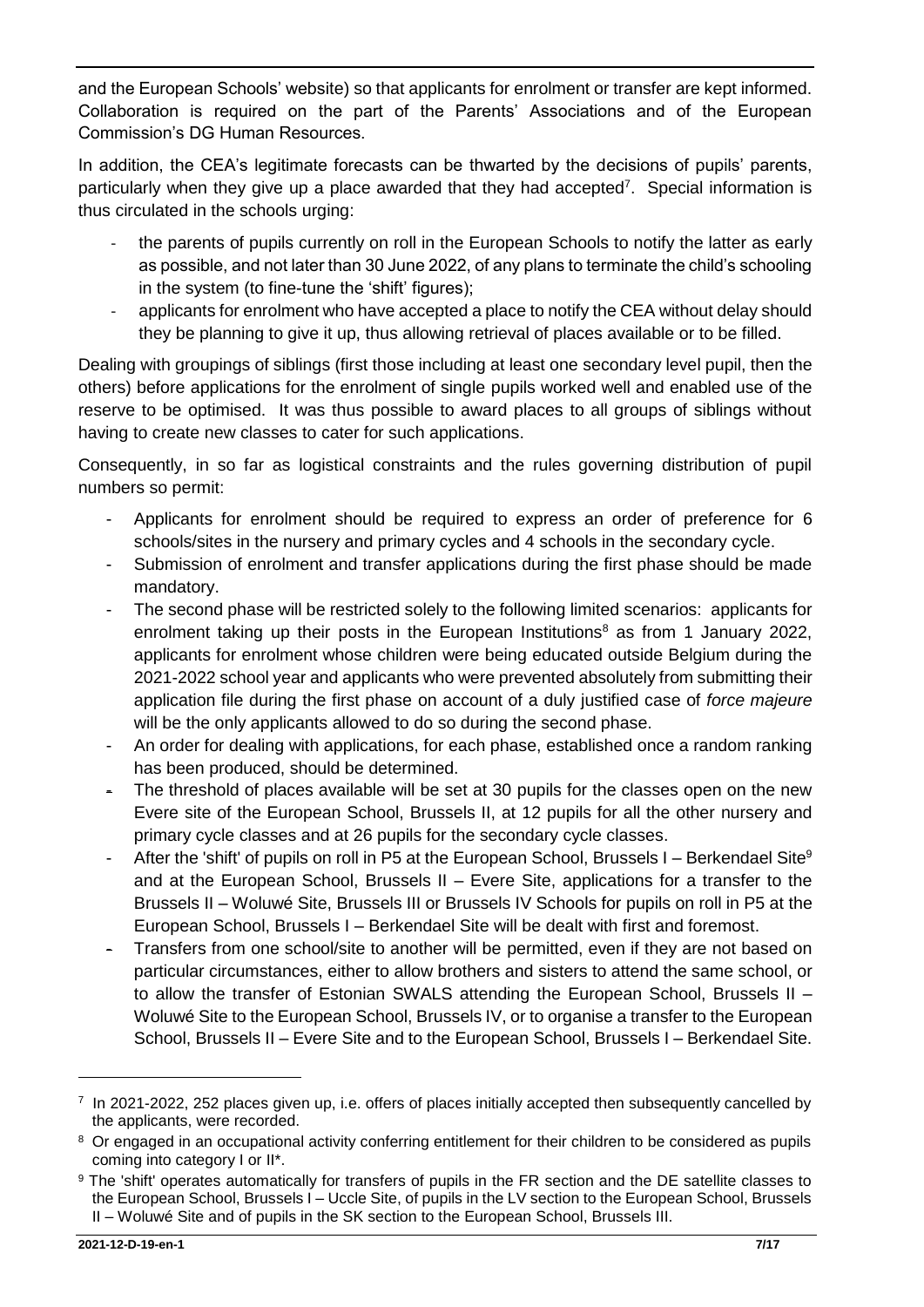after places have been awarded to pupils with special priority criteria, the places available in each class will first be awarded to applicants who have submitted joint applications for enrolment (grouping of siblings), then to applicants who have submitted an application for the enrolment of a single pupil only, in so far as places are available, then those of the reserve.

#### 6. In view of:

- the continuing availability of the Berkendael site of the European School, Brussels I and of the Evere site of the European School, Brussels II, pending provision of the infrastructure of the definitive site for the fifth school;
- the finding that the European Schools, Brussels I Uccle Site, Brussels II Woluwé Site, Brussels III and Brussels IV are approaching, or indeed have reached, the maximum limit of the number of classrooms available;
- the growth in the number of secondary level pupils, requiring the logistical resources of the European Schools, Brussels I – Uccle Site, Brussels II – Woluwé Site, Brussels III and Brussels IV to be allocated thereto;

**the Board of Governors hereby mandates the Central Enrolment Authority to adopt a Policy on Enrolment in the Brussels European Schools and all measures designed to put it into practice and to make optimum arrangements for the conduct of the enrolment session for the beginning of the 2022-2023 school year.**

**The Board of Governors hereby sets the following objectives, which are not classified in any particular order of priority:** 

- Use the resources available at the six existing schools/sites in general and at the new Evere site in particular, in order to lessen as far as possible the overcrowding of the schools as a whole and to guarantee their proper pedagogical operation.
- Step up the filling of the European School, Brussels II Evere Site, by raising the threshold of places available for the language sections and year groups that are open there to 30 pupils per class, whilst maintaining the viability of the classes on the other sites by allowing a threshold of places available of 12 pupils.
- Maintain the principle of continuity of schooling by opening additional year groups at the European School, Brussels II – Evere Site during the enrolment session whenever that proves expedient.
- Distribute the pupil population across both the six sites and the language sections, in strict compliance with Article 47(e) of the General Rules.
- Enrol all category I pupils for whom an application is made to one of the Brussels European Schools, provided that they comply with the rules of the Enrolment Policy and that the schools/sites have the infrastructure required to accommodate them in compliance with the Host State's safety and security standards.
- Enrol category II pupils in accordance with the terms of the contracts already in force, as well as children of the international civilian staff of NATO and of UN employees (international civil servants) (in the conditions appearing in Annex I), provided that the schools/sites have the infrastructure required to accommodate them in compliance with the Host State's safety and security standards.
- Restrict the enrolment of category III pupils to the siblings of present pupils, abiding strictly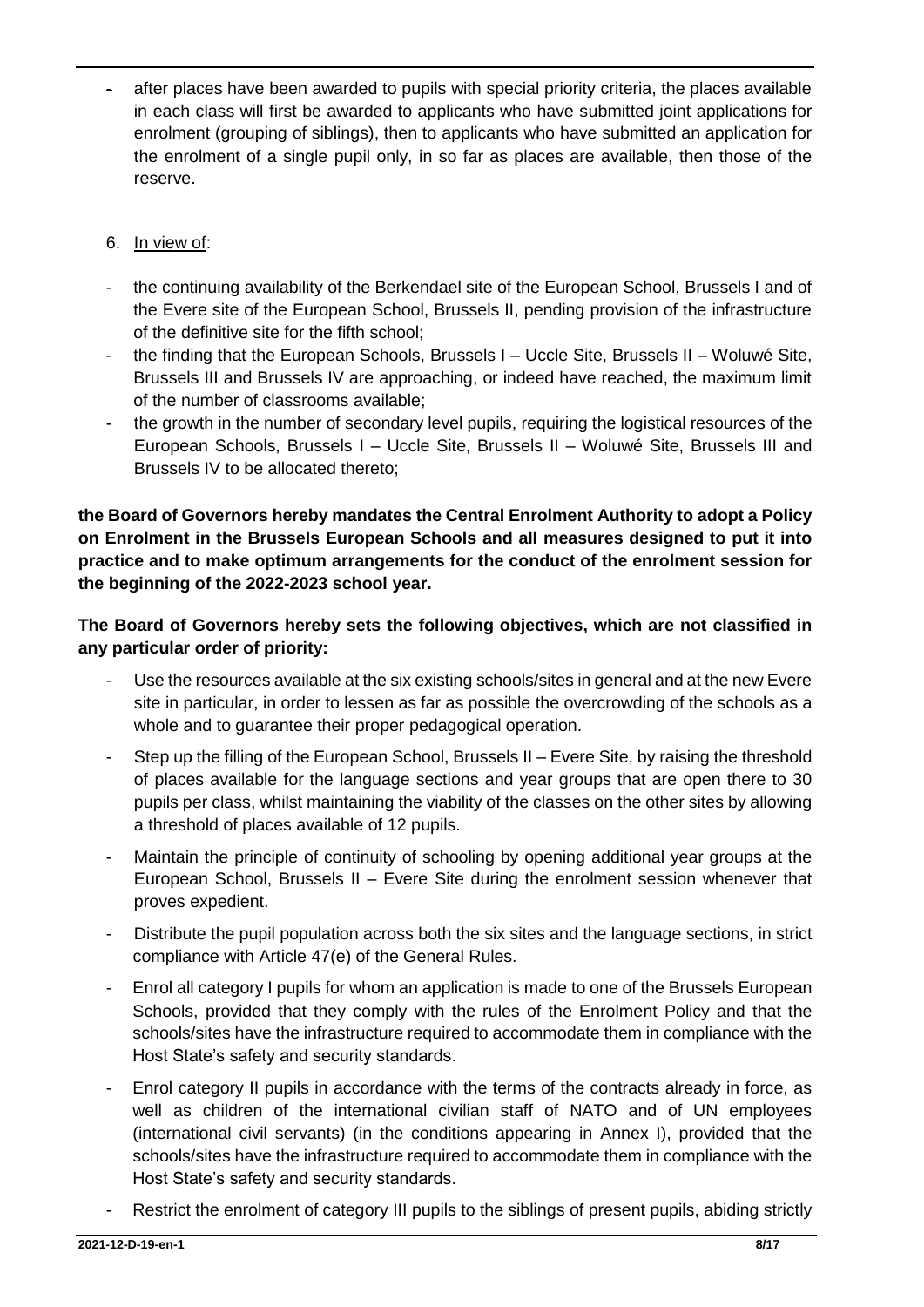by the decisions of the Board of Governors concerning this category of pupils, bearing in mind the demographic pressure on the Brussels Schools.

- With the aim of preserving the benefit of previous enrolment policies, restrict transfers to cases justified by particular circumstances. However,
	- Arrange firstly,
		- after the 'shift' of pupils on roll in P5 at the European School, Brussels I Berkendael Site<sup>10</sup> and at the European School, Brussels II – Evere Site during the 2021-2022 school year,
		- the transfer of pupils on roll in P5 at the European School, Brussels I Berkendael Site during the 2021-2022 school year (but enrolled before that school year) to the European Schools, Brussels II – Woluwé Site, III and IV according to the order of preference expressed and provided that there is a place to be filled (and members of their group of siblings, if a request to that effect is made at the time of their enrolment or transfer).
	- Arrange for there to be the possibility of transfer, without any particular justification:
		- during the two enrolment phases, for pupils of the European Schools, Brussels I – Uccle and Berkendael Sites, Brussels II – Woluwé Site, Brussels III and Brussels IV to the European School, Brussels II – Evere Site in the language sections and year groups that are open there and provided that there is a place to be filled;
		- during the two enrolment phases, for pupils of the European Schools, Brussels I – Uccle Site, Brussels II – Woluwé Site, Brussels III and Brussels IV to the European School, Brussels I – Berkendael Site in the language sections and year groups that are open there and provided that there is a place to be filled;
		- during the first enrolment phase only, for Estonian SWALS attending the European School, Brussels II – Woluwé Site, to the European School, Brussels IV;
		- during the first enrolment phase only, for a pupil enrolled up to S5 at a different school from a member of his or her group of siblings, so that the children will attend the same school (but not necessarily on the same site), provided that there is a place to be filled and that the class, the language section and the year group are open there;

#### **abiding by the following principles:**

- *-* Guarantee schooling at the same school/site where the year groups of the language sections requested are open firstly, for category I or II pupils for whom a new enrolment application is submitted and secondly, for their siblings who attended that school during the 2021-2022 school year, provided that the applicants make a request to that effect during the first enrolment phase*.* In the second enrolment phase this guarantee will be given provided that there is a place to be filled.
- Provide schooling at the same school/site where the year groups of the language sections or classes requested are open, although not necessarily that of their choice, for children belonging to the same group of siblings who are enrolled simultaneously for the first time, provided that the applicants for enrolment make a request to that effect and that places are

<sup>&</sup>lt;sup>10</sup> The 'shift' operates automatically for transfers of pupils in the FR section and the DE satellite classes to the European School, Brussels I – Uccle Site, of pupils in the LV section to the European School, Brussels II – Woluwé Site and of pupils in the SK section to the European School, Brussels III.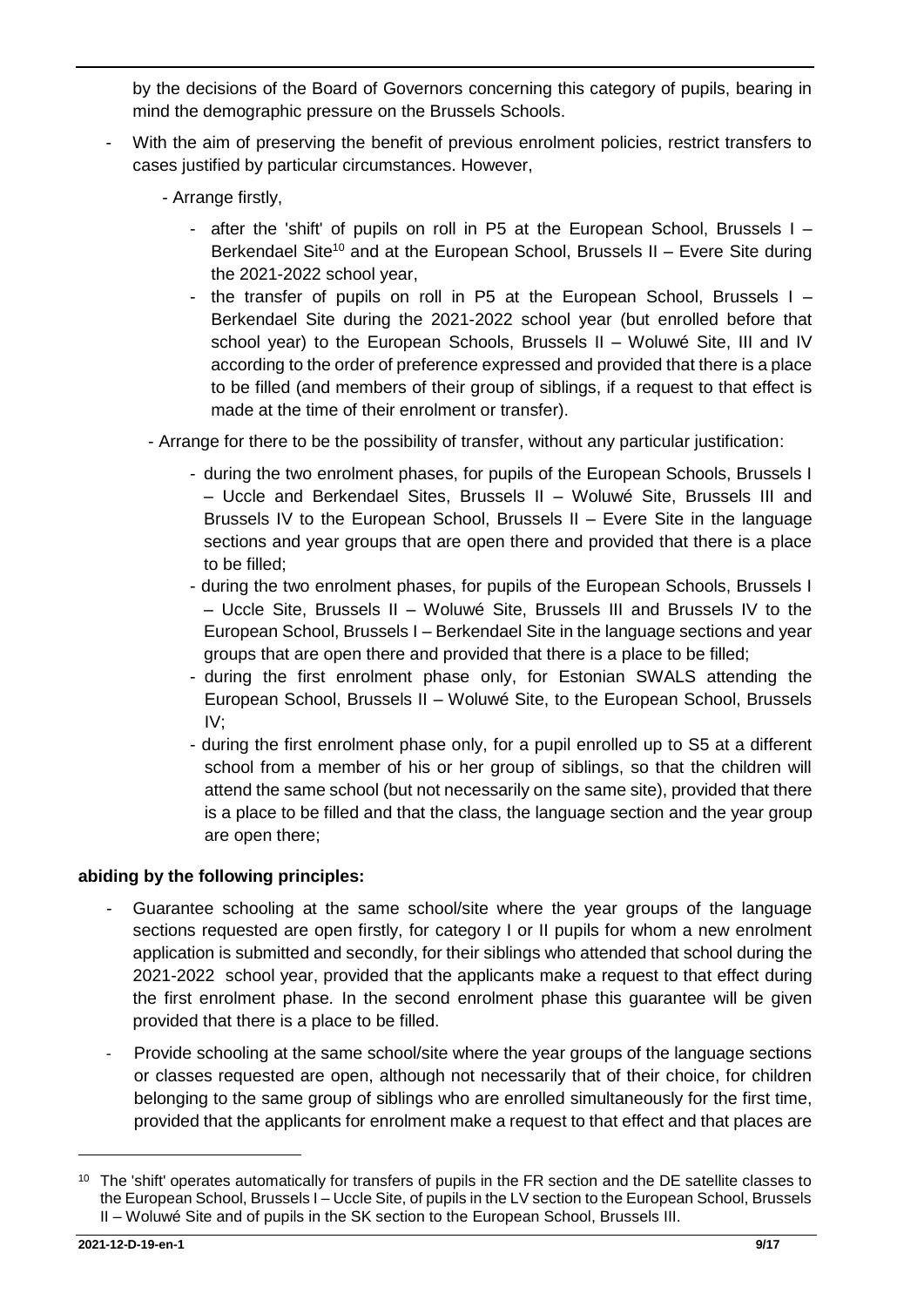available at the same school/site, in accordance with the thresholds defined below, for all the members of the group of siblings.

- Guarantee return to the school where the pupil had spent at least one full school year before the change in the place of employment in the interest of the service decided by the appointing authority provided for in Article 7(1) of the Staff Regulations of Officials of the  $EU<sup>11</sup>$ , before the secondment authorised in the interest of the service within the meaning of Articles 37a and 38 of the said Staff Regulations or before travel authorised under programmes decided by the European Commission (for example, EU Fellowships)<sup>12</sup> and equivalent programmes established by other EU institutions, during the first enrolment phase. In the second enrolment phase this guarantee will be given provided that there is a place to be filled.
- Guarantee, for pedagogical reasons, return to the school that they attended prior to a period of study abroad for pupils applying for enrolment in secondary years 5 and 6, provided that:
	- the pupil attended the school at which enrolment is requested for at least one full school year before he or she left to study abroad;
	- the period of study outside Belgium was not longer than one school year;
	- the school expressly approves the pupil's return;
	- the application is submitted during the first enrolment phase.

In the second enrolment phase this guarantee will be given provided that there is a place to be filled.

- Guarantee the taking into consideration of particular circumstances characterising and differentiating the case of the pupil concerned, according to the definition of this concept given in the previous Enrolment Policies and the case law of the Complaints Board.
- Guarantee legal protection for enrolment and transfer applicants by retaining redress procedures allowing them to lodge appeals with the Complaints Board of the European Schools seeking annulment of a decision in the event of a procedural irregularity affecting the contested decision or the emergence of new facts, and also review applications submitted to the CEA, solely in the event of a new and relevant fact that emerged after the contested decision was taken.

## **adopting in particular the following provisions for the enrolment of pupils without a special priority criterion:**

- In order to distribute the pupil population of the schools/site and to maintain balance amongst them, new pupils will be enrolled up to a maximum of 30 places for the classes open at the European School, Brussels II – Evere Site, 12 places available for the other classes in the nursery and primary cycles and 26 in the secondary cycle.

<sup>11</sup> Council Regulation (EEC, Euratom, ECSC) No 259/68, OJ L56, 4.3.1968, p. 1.

<sup>&</sup>lt;sup>12</sup> For staff subject to the Staff Regulations of EU Officials, the relevant text is the Commission Decision of 27.9.2017 on the general provisions for implementing Articles 11, 12 and 13 of Annex VII to the Staff Regulations of Officials (mission expenses) and on authorised travel – Guide to missions and authorised travel, point 3.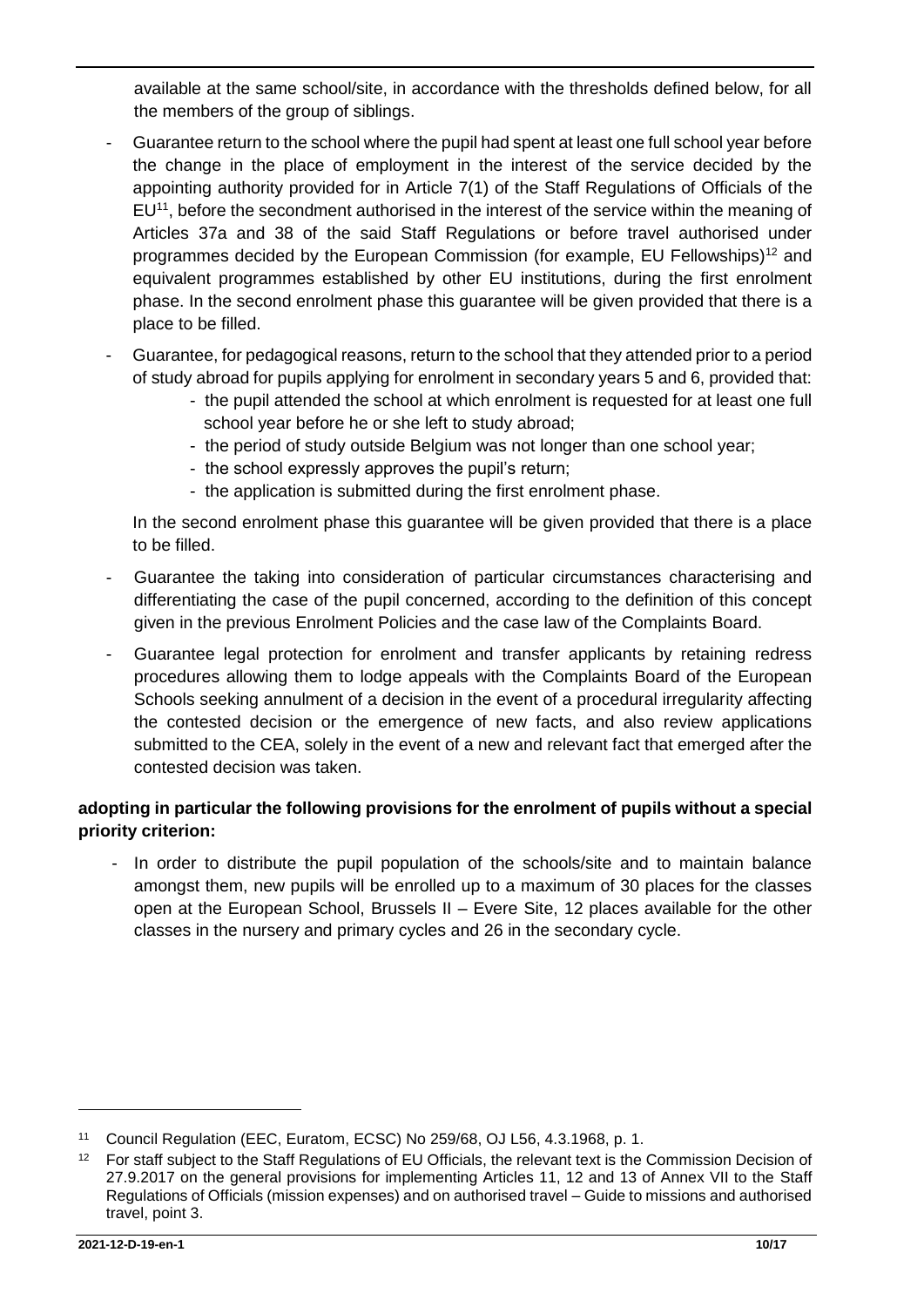Places will be offered in accordance with the following table, where the infrastructure is designated as follows: EEB1-UCC *(Uccle Site)*, EEB1-BK *(Berkendael Site)*, EEB2-WOL *(Woluwé Site),* EEB2-EVE *(Evere Site)*, EEB3 and EEB4:

| <b>DE</b> | Nursery cycle,<br>P1, P2          | EEB1-UCC, EEB1-BK (classes), EEB2-WOL, EEB3, EEB4 up to 12 pupils<br>and EEB2-EVE up to 30 pupils |
|-----------|-----------------------------------|---------------------------------------------------------------------------------------------------|
|           | P3, P4, P5                        | EEB1-UCC, EEB1-BK (classes), EEB2-WOL, EEB3, EEB4                                                 |
|           | Secondary cycle                   | EEB1-UCC, EEB2-WOL, EEB3, EEB4                                                                    |
|           |                                   |                                                                                                   |
|           | Nursery cycle,<br>P1, P2          | EEB1-UCC, EEB1-BK (classes), EEB2-WOL, EEB3, EEB4 up to 12 pupils<br>and EEB2-EVE up to 30 pupils |
| EN.       | P3, P4                            | EEB1-UCC, EEB1-BK (classes), EEB2-WOL, EEB3, EEB4                                                 |
|           | <b>P5</b><br>Secondary cycle      | EEB1-UCC, EEB2-WOL, EEB3, EEB4                                                                    |
|           |                                   |                                                                                                   |
|           | Nursery cycle,                    | EEB1-UCC, EEB1-BK, EEB2-WOL, EEB3, EEB4 up to 12 pupils                                           |
| <b>FR</b> | Primary cycle                     | and EEB2-EVE up to 30 pupils                                                                      |
|           | Secondary cycle                   | EEB1-UCC, EEB2-WOL, EEB3, EEB4                                                                    |
|           | Nursery cycle,<br>P <sub>1</sub>  | EEB1-UCC, EEB1-BK (classes), EEB2-WOL, EEB4 up to 12 pupils<br>and EEB2-EVE up to 30 pupils       |
| IT.       | P2, P3, P4                        | EEB1-UCC, EEB1-BK (classes), EEB2-WOL, EEB4                                                       |
|           | P <sub>5</sub><br>Secondary cycle | EEB1-UCC, EEB2-WOL, EEB4                                                                          |
|           | Nursery cycle,                    |                                                                                                   |
|           | $NL$ Primary cycle,               | EEB2-WOL, EEB3, EEB4                                                                              |
|           | Secondary cycle                   |                                                                                                   |
|           |                                   |                                                                                                   |
| <b>ES</b> | Nursery cycle,<br>P1, P2, P3      | EEB1-UCC, EEB1-BK (classes), EEB3                                                                 |
|           | P4, P5<br>Secondary cycle         | EEB1-UCC, EEB3                                                                                    |
|           |                                   |                                                                                                   |
|           | Nursery cycle,                    | EEB1-BK (classes), EEB3                                                                           |
| <b>EL</b> | P1, P2, P3, P4                    |                                                                                                   |
|           | P <sub>5</sub>                    | EEB3                                                                                              |
|           | Secondary cycle                   |                                                                                                   |
| <b>DA</b> | Nursery cycle,                    |                                                                                                   |
| <b>HU</b> | Primary cycle,                    | EEB1-UCC                                                                                          |
| <b>PL</b> | Secondary cycle                   |                                                                                                   |
|           |                                   |                                                                                                   |
| LV        | Nursery cycle,                    |                                                                                                   |
| <b>SK</b> | Primary cycle                     | EEB1-BK                                                                                           |
|           |                                   |                                                                                                   |
| FI.       |                                   |                                                                                                   |
| LT        | Nursery cycle,<br>Primary cycle,  | EEB2-WOL                                                                                          |
| <b>PT</b> | Secondary cycle                   |                                                                                                   |
| <b>SV</b> |                                   |                                                                                                   |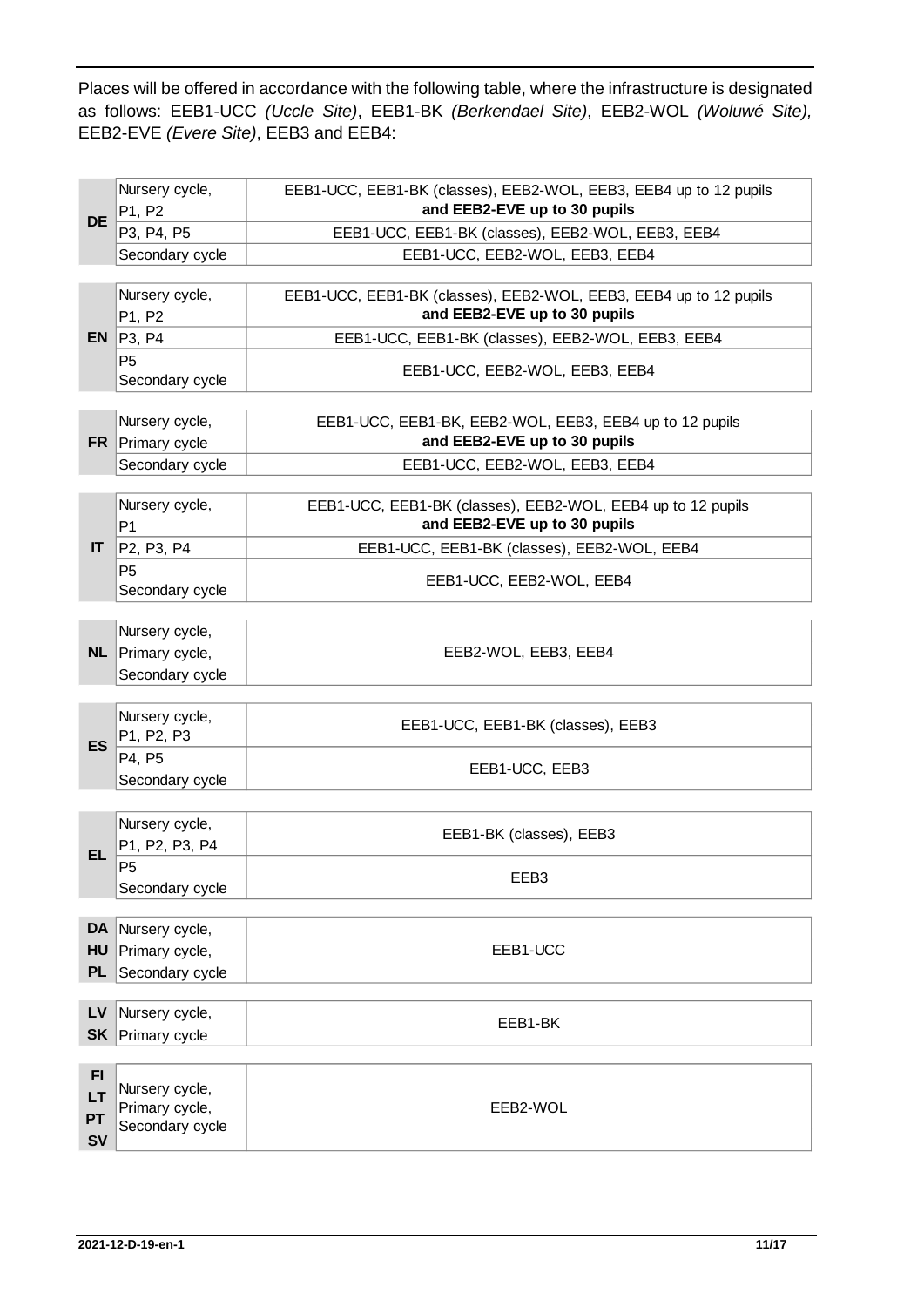|           | Nursery cycle,<br>CS Primary cycle,<br>Secondary cycle | EEB <sub>3</sub> |
|-----------|--------------------------------------------------------|------------------|
|           | Nursery cycle,<br><b>BG</b> Primary cycle,<br>S1-S6    | EEB4             |
| ET.       | Nursery cycle,<br>Primary cycle,<br>S <sub>1</sub>     | EEB4             |
| <b>RO</b> | Nursery cycle,<br>Primary cycle,<br>S1-S5              | EEB4             |

- The Central Enrolment Authority has the right to adapt the structure and the distribution of the classes appearing in Annex II.

During the first mandatory phase, according to the order of the random ranking, the places available will be awarded in the following order:

- 1. transfer of pupils in P5 at the European School, Brussels I Berkendael Site during the 2021-2022 school year (but enrolled before that school year) for the secondary cycle to the European Schools, Brussels II – Woluwé Site, Brussels III and IV, in accordance with the arrangements set out above,
- 2. categories I and II\* pupils for whom an application has been submitted for a place in a single language section and SWALS,
- 3. categories I and II\* pupils, including SWALS, who have a special priority criterion (regrouping of siblings, return from assignment, return from a period of study abroad, particular circumstances),
- 4. categories I and II\* pupils for whom a duly justified voluntary or permitted transfer application has been submitted,
- 5. categories I and II\* pupils for whom an application for enrolment in the nursery and primary cycles at the European School, Brussels II – Evere Site, as their first preference, has been submitted, in the language sections and the year groups that are open there,
- 6. categories I and II\* pupils for whom joint applications for enrolment, including at least one in the secondary cycle, have been submitted, for which places are available at the first preference school/site, then at the subsequent schools/sites,
- 7. categories I and II\* pupils for whom joint applications for enrolment in the nursery and primary cycles have been submitted, for which places are available at the first preference school/site, then at the subsequent schools/sites,
- 8. categories I and II\* pupils for whom an application for enrolment in the secondary cycle for a single pupil has been submitted, for which places are available at the first preference school/site, then at the subsequent schools/sites,
- 9. categories I and II\* pupils for whom an application for enrolment in the nursery and primary cycles for a single pupil has been submitted, for which places are available at the first preference school/site, then at the subsequent schools/sites.

Except in duly justified cases of *force majeure* and in accordance with the concept developed by the case law of the Complaints Board of the European Schools, only members of the staff of the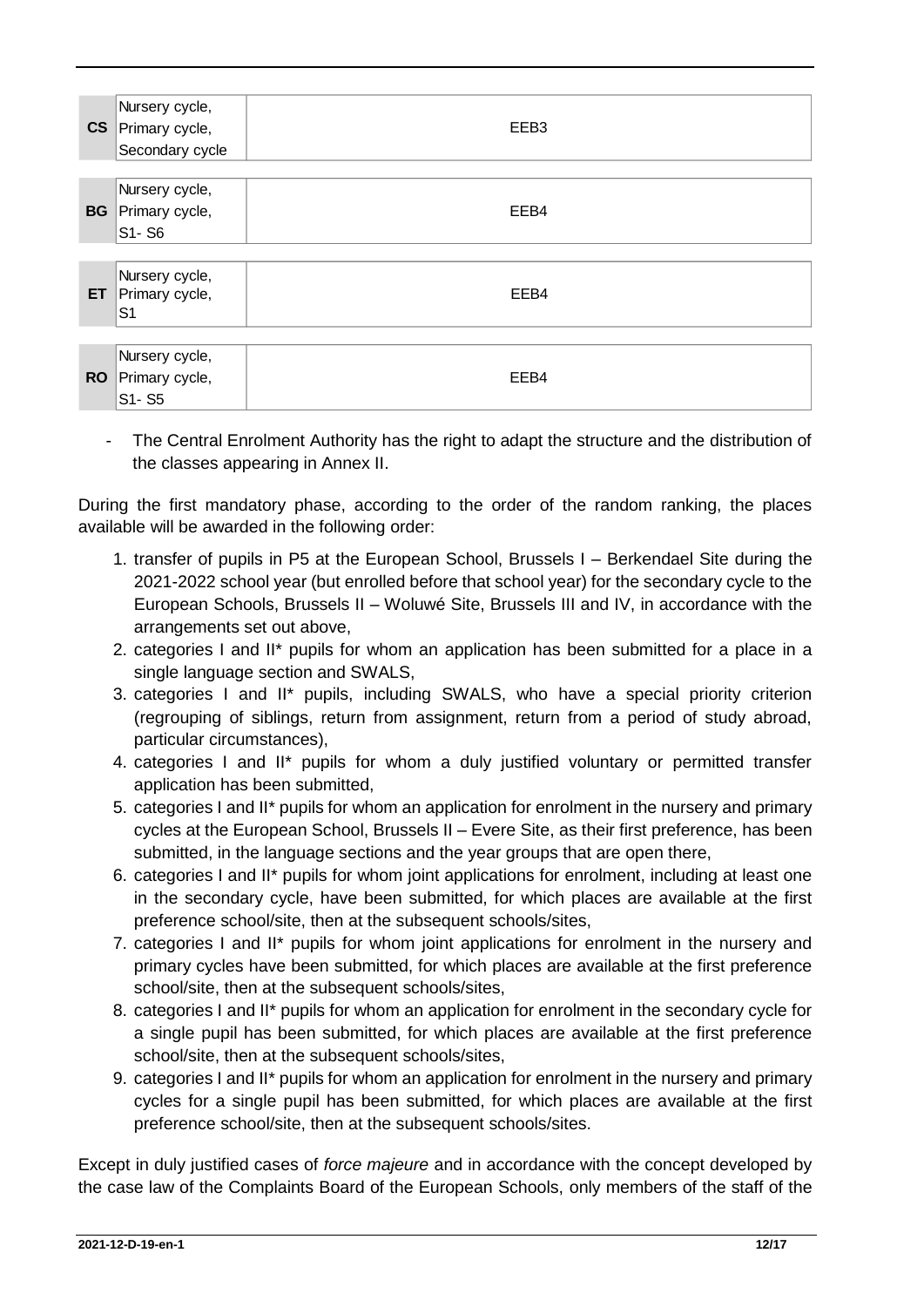European Institutions<sup>13</sup> conferring entitlement to category I and who will be taking up their posts in Brussels (whatever the reason: new recruitment, transfer from another site, return to work, etc.) as from 1 January 2022, and those whose children were being educated outside Belgium during the 2021-2022 school year, may submit their application during the second phase. According to the order of the random ranking, the places available will be awarded in all the schools/sites where the language section or satellite classes and the year group are already open or are likely to be opened, in the following order:

- 1. categories I and II\* pupils for whom an application has been submitted for a place in a single language section and SWALS,
- 2. categories I and II\* pupils who have a special priority criterion (particular circumstances only),
- 3. categories I and II\* pupils for whom a duly justified voluntary or permitted transfer application has been submitted (on the basis of particular circumstances only),
- 4. categories I and II\* pupils for whom an application for enrolment in the nursery and primary cycles at the European School, Brussels II – Evere Site, as their first preference, has been submitted, in the language sections and the year groups that are open there,
- 5. categories I and II\* pupils for whom joint applications for enrolment, including at least one in the secondary cycle, have been submitted, for which places are available at the first preference school/site, then at the subsequent schools/sites,
- 6. categories I and II\* pupils for whom joint applications for enrolment in the nursery and primary cycles have been submitted, for which places are available at the first preference school/site, then at the subsequent schools/sites,
- 7. categories I and II\* pupils for whom an application for enrolment in the secondary cycle for a single pupil has been submitted, for which places are available at the first preference school/site, then at the subsequent schools/sites,
- 8. categories I and II\* pupils for whom an application for enrolment in the nursery and primary cycles for a single pupil has been submitted, for which places are available at the first preference school/site, then at the subsequent schools/sites.
- 9. category II pupils, in compliance with the special agreements concluded with the European Schools, who have a special priority criterion, and according to the order for dealing with applications referred to above.
- 10. pupils whose parents are members of NATO's civilian staff or are UN employees (international civil servants) who have a special priority criterion, and according to the order for dealing with applications referred to above.
- 11. category III pupils.

Except in duly justified exceptional situations affecting the pupil concerned, after the end of the second phase, only applications for the enrolment of categories I and II\* and of category II+ children being educated outside Belgium and for whom admission is sought 15 working days at the earliest as from the date set by the CEA, one of whose legal representatives is taking up his or her post in Brussels in the European Institutions, Eurocontrol, NATO, the UN or with the employer with whom the category II agreement has been established, or is settling in Brussels on a long-term basis, will be admissible during the school year. Such in-year enrolments will be accepted only restrictively.

In-year transfer applications will also be accepted only restrictively, solely on the basis of particular circumstances occurring after the end of the second enrolment phase.

<sup>&</sup>lt;sup>13</sup> Or engaging in a professional activity conferring entitlement for their children to be regarded as pupils coming under category I and II\*.

<sup>+</sup> With an agreement already in force with one or more Brussels Schools.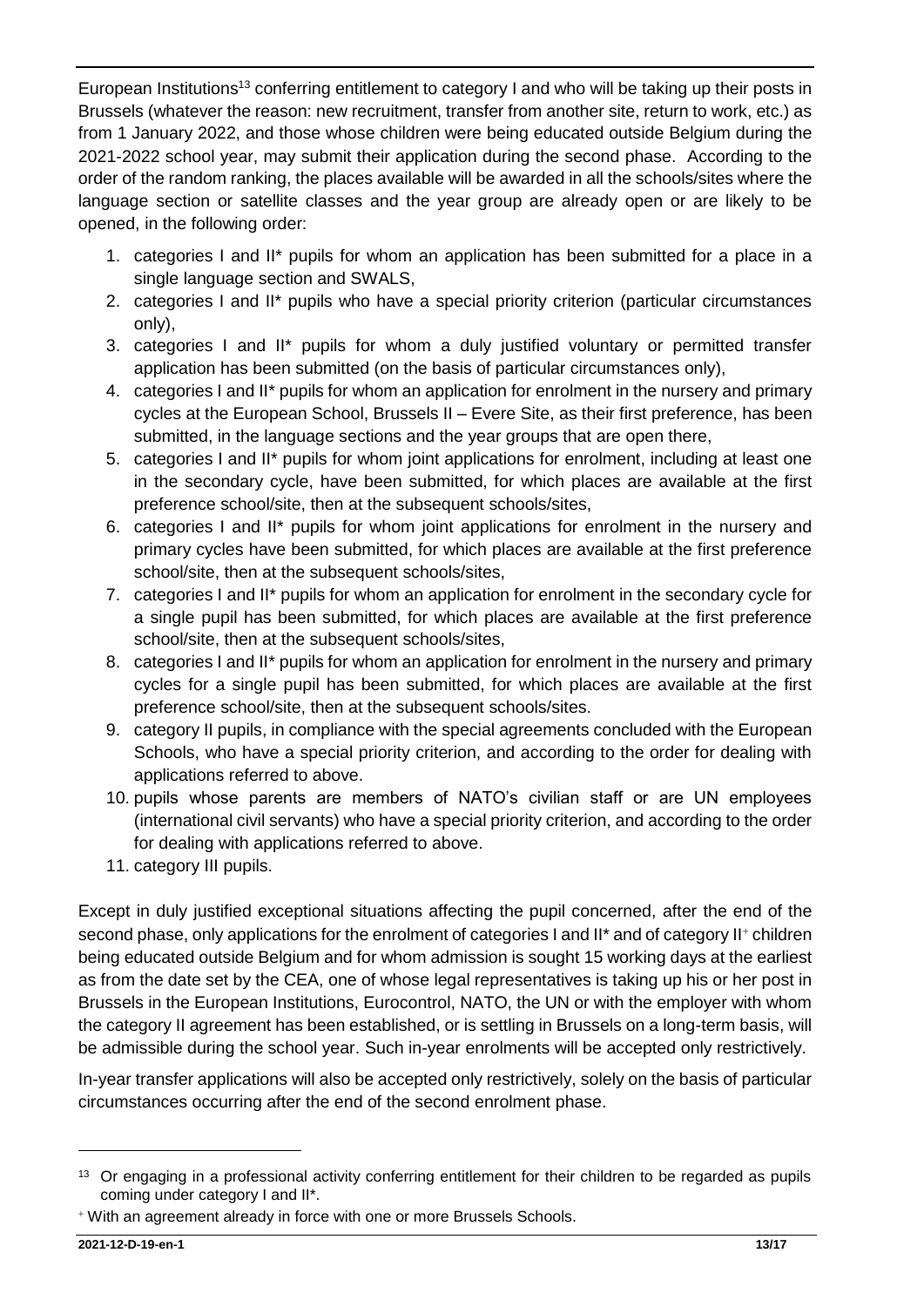# **ANNEX I**

Children of civilian staff of NATO (international civilian staff) are pupils covered by an April 1987 decision of the Board of Governors involving particular rights (priority for admission purposes) and obligations (payment of specific school fees), so that they are akin to category II pupils. However, the Board of Governors clearly decided that unlike category II pupils, they would not be entitled to automatic admission but would simply have priority in relation to category III pupils.

Children of UN employees (international civil servants) will be admitted subject to the same conditions, in accordance with the decision taken by the Board of Governors at its meeting of 16- 18 April 2013.

Abiding by the decisions of the Board of Governors,

- 1. the admission of children of civilian staff of NATO and of UN employees (international civil servants) cannot entail division of a class;
- 2. these applications are dealt with after the admission of category I pupils and of other category II pupils but before applications for the enrolment of category III pupils;
- 3. for the 2022-2023 school year, places in the Brussels schools/sites will be awarded in compliance with the general enrolment rules.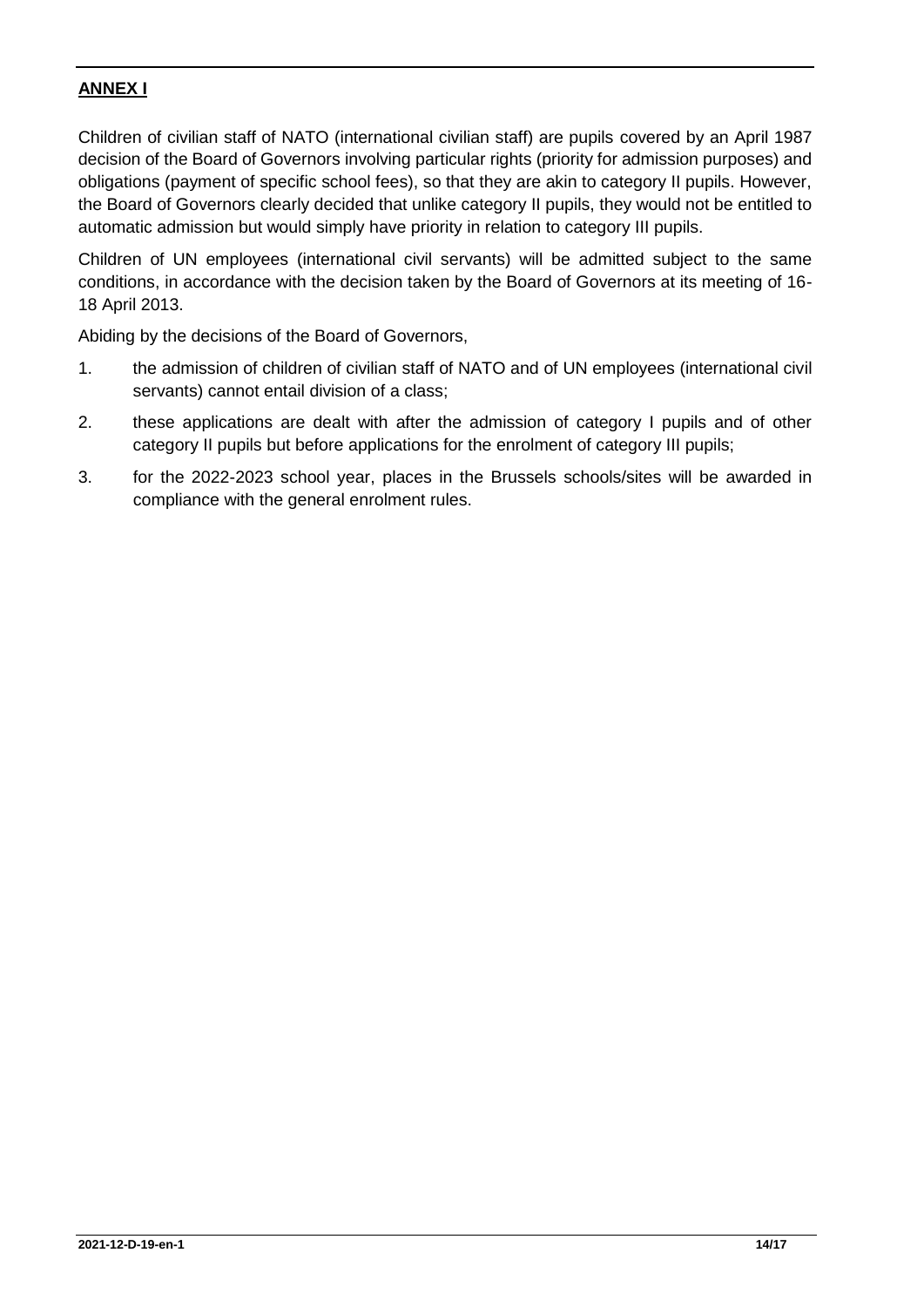#### **ANNEX II**

**Structure of the schools: distribution of classes for the 2022-2023 school year**

|                                                                   | <b>DA</b>      | DE           | EN             | ES             | <b>FR</b>      | HU        | IT                | <b>PL</b>      |   | <b>Total</b> |        |
|-------------------------------------------------------------------|----------------|--------------|----------------|----------------|----------------|-----------|-------------------|----------------|---|--------------|--------|
| Nursery<br>$(N1 + N2)$                                            | 1              | 1            | 1              | 1              | $\overline{2}$ | 1         | 1                 | 1              |   | 9            |        |
| <b>P1</b>                                                         | 1              | 1            | 1              | 1              | $\overline{2}$ | 1         | 1                 | 1              |   | 9            |        |
| P <sub>2</sub>                                                    | 1              | 1            | 1              | 1              | $\overline{2}$ | 1         | 1                 | 1              |   | 9            |        |
| P <sub>3</sub>                                                    | 1              | 1            | 1              | 1              | 3              | 1         | 1                 | 1              |   | 10           |        |
| <b>P4</b>                                                         | 1              | 1            | 1              | 1              | 3              | 1         | 1                 | 1              |   | 10           |        |
| <b>P5</b>                                                         | 1              | 1            | 1              | 1              | $\overline{2}$ | 1         | 1                 | $\overline{2}$ |   | 10           |        |
| Subtotal                                                          | 5              | 5            | 5              | 5              | 12             | 5         | 5                 | 6              |   | 48           |        |
| S <sub>1</sub>                                                    | 1              | 1            | $\overline{2}$ | 1              | 5              | 1         | 1                 | $\overline{2}$ |   | 14           |        |
| <b>S2</b>                                                         | 1              | 1            | $\overline{2}$ | 1              | 5              | 1         | 1                 | $\overline{2}$ |   | 14           |        |
| S <sub>3</sub>                                                    | 1              | 1            | 1              | 1              | 5              | 1         | 1                 | $\overline{2}$ |   | 13           |        |
| <b>S4</b>                                                         | 1              | 1            | $\overline{2}$ | 1              | 5              | 1         | 1                 | $\overline{2}$ |   | 14           |        |
| $S\overline{5}$                                                   | 1              | 1            | 1              | 1              | 4              | 1         | 1                 | $\overline{2}$ |   | 12           |        |
| S6                                                                | 1              | $\mathbf{1}$ | $\overline{2}$ | 1              | 4              | 1         | 1                 | $\overline{2}$ |   | 13           |        |
| S7                                                                | 1              | 1            | 1              | 1              | 4              | 1         | 1                 | 1              |   | 11           |        |
| Subtotal                                                          | 7              | 7            | 11             | $\overline{7}$ | 32             | 7         | 7                 | 13             |   | 91           |        |
|                                                                   |                |              | 17             | 13             | 46             | 13        | 13                | 20             |   | 148          |        |
|                                                                   | 13             | 13           |                |                |                |           |                   |                |   |              |        |
| Total<br>EEB1 - BK: European School, Brussels I - Berkendael Site |                |              |                |                |                |           | Satellite classes |                |   |              |        |
|                                                                   | <b>FR</b>      | <b>LV</b>    | <b>SK</b>      | Total          | <b>DE</b>      | <b>EL</b> | <b>EN</b>         | ES             |   | IT           | Total  |
|                                                                   | $\overline{2}$ | 1            | 1              | 4              |                | 1         | $\overline{2}$    | 1              | 1 | 1            | 6      |
|                                                                   | 2              | 1            | 1              | 4              |                | 1         | 1                 | 1              | 1 | 1            | 5      |
| <b>Nursery</b><br>$(N1 + N2)$<br><b>P1</b><br><b>P2</b>           | 3              | 1            | 1              | 5              |                | 1         | 1                 | 1              | 1 |              | 1<br>5 |
| P <sub>3</sub>                                                    | 3              | 1            | 1              | 5              |                | 1         | 1                 | 1              | 1 |              | 1<br>5 |
| <b>P4</b>                                                         | 3              | 1            | 1              | 5              |                | 1         | 1                 | 1              |   | 1            | 4      |
| <b>P5</b>                                                         | 4              | 1            | 1              | 6              |                | 1         |                   |                |   |              | 1      |
| Subtotal                                                          | 15             | 5            | 5              | 25             |                | 5         | 4                 | 4              | 3 | 4            | 20     |

#### **EEB1 – UCC: European School, Brussels I – Uccle Site**

#### **EEB1 - BK: European School, Brussels I – Berkendael Site**

|                        |                |    |                |       |    |    | <b>Satellite classes</b> |           | ,,,,,,,,,,,,,,,,,,,,,,,,,,,,, | Total | Total |    |
|------------------------|----------------|----|----------------|-------|----|----|--------------------------|-----------|-------------------------------|-------|-------|----|
|                        | FR             | LV | <b>SK</b>      | Total | DE | EL | <b>EN</b>                | <b>ES</b> | $\overline{\mathsf{I}}$       |       |       |    |
| Nursery<br>$(N1 + N2)$ | $\overline{2}$ |    |                | 4     |    | 2  |                          |           |                               | 6     |       | 10 |
| P <sub>1</sub>         | ົ              |    |                | 4     |    |    |                          |           |                               | 5     |       | 9  |
| P <sub>2</sub>         | 3              |    |                | 5     |    |    |                          |           |                               | 5     |       | 10 |
| P3                     | 3              |    |                | 5     |    |    |                          |           |                               | 5     |       | 10 |
| P4                     | 3              |    |                | 5     |    |    |                          |           |                               | 4     |       | 9  |
| P <sub>5</sub>         | 4              |    |                | 6     |    |    |                          |           |                               |       |       |    |
| Subtotal               | 15             | 5  | 5 <sup>1</sup> | 25    | 5  | 4  | 4                        | 3         | 4                             | 20    |       | 45 |
| <b>Total</b>           | 17             | 6  | 6              | 29    | 6  | 6  | 5                        | 4         | 5                             | 26    |       | 55 |

**In view of the finding that the European Schools, Brussels I – Uccle and Berkendael Sites, Brussels II – Woluwé Site and Brussels III have reached the maximum limit of the number of classrooms available, the Central Enrolment Authority has the right to adapt this structure, including by means of the creation of new classes, primarily at the European School, Brussels II – Evere Site for the nursery and primary cycles and at the European School, Brussels IV for the secondary cycle, in the language sections and year groups that are open there. The rules for grouping of classes decided by the Board of Governors<sup>1</sup> are applicable.**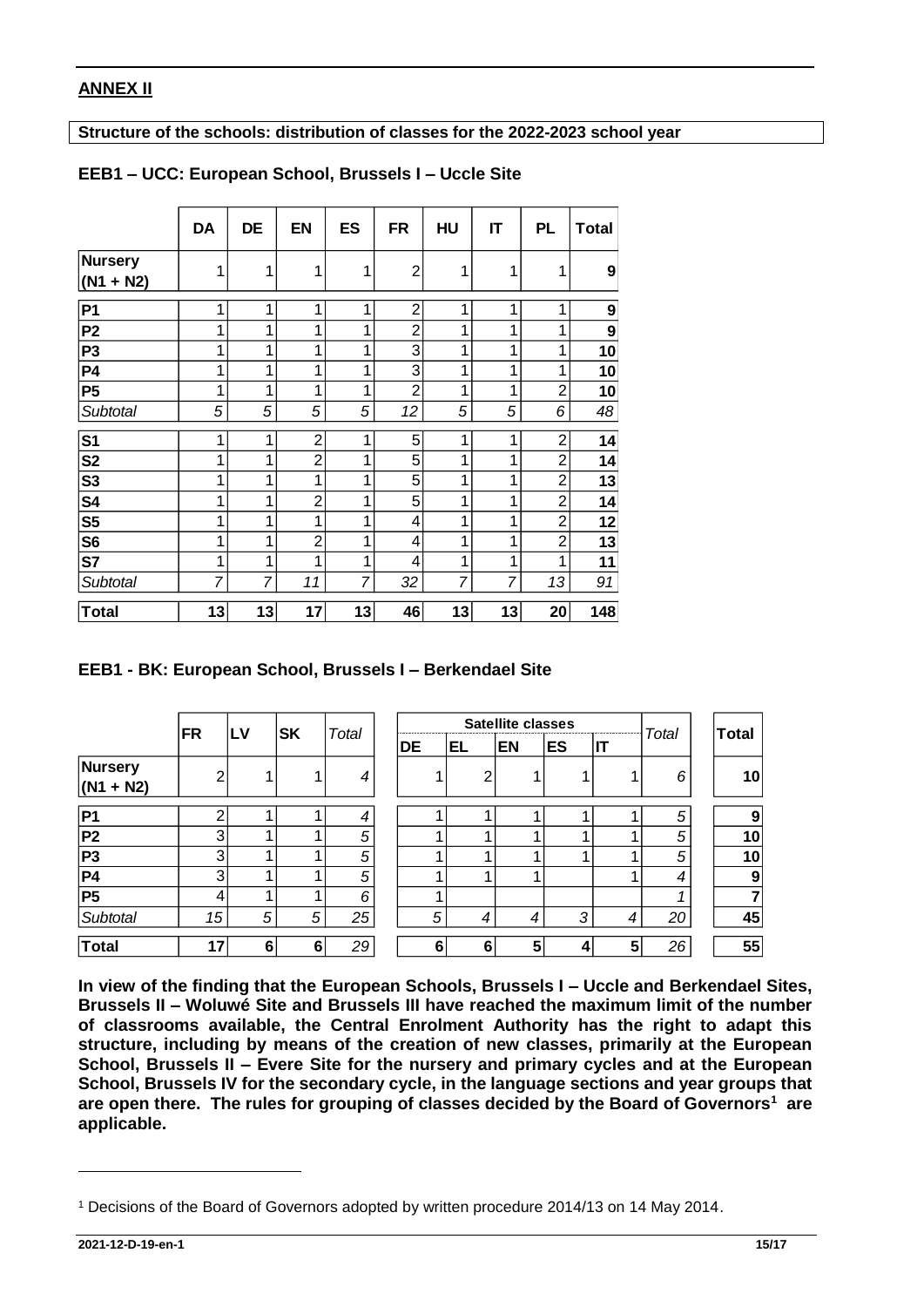| Nursery<br>$(N1 + N2)$<br><b>P1</b><br>P <sub>2</sub><br>P <sub>3</sub><br><b>P4</b><br><b>P5</b><br><b>Subtotal</b><br>S <sub>1</sub> | 1<br>1<br>1<br>1<br>1<br>1 | 1              |                         |                |                         |    | <b>NL</b> |    | <b>SV</b>      | <b>Total</b> |
|----------------------------------------------------------------------------------------------------------------------------------------|----------------------------|----------------|-------------------------|----------------|-------------------------|----|-----------|----|----------------|--------------|
|                                                                                                                                        |                            |                | 1                       | 1              | 1                       | 1  | 1         | 1  | 1              | 9            |
|                                                                                                                                        |                            | 1              | 1                       | 1              | 1                       | 1  | 1         | 1  | 1              | 9            |
|                                                                                                                                        |                            | 1              | 1                       | $\overline{c}$ | 1                       | 1  | 1         | 1  | 1              | 10           |
|                                                                                                                                        |                            | $\mathbf{1}$   | 1                       | $\overline{2}$ | 1                       | 1  | 1         | 1  | 1              | 10           |
|                                                                                                                                        |                            | 1              | 1                       | $\overline{2}$ | 1                       | 1  | 1         | 1  | 1              | 10           |
|                                                                                                                                        |                            | $\overline{2}$ | 1                       | $\overline{2}$ | 1                       | 1  | 1         | 1  | 1              | 11           |
|                                                                                                                                        | 5                          | 6              | 5                       | 9              | 5                       | 5  | 5         | 5  | 5              | 50           |
|                                                                                                                                        | 1                          | 1              | 1                       | 4              | 1                       | 1  | 1         | 1  | 1              | 12           |
| S <sub>2</sub>                                                                                                                         | 1                          | 1              | 1                       | 5              | 1                       | 1  | 1         | 1  | 1              | 13           |
| S <sub>3</sub>                                                                                                                         | 1                          | 1              | 1                       | 5              | 1                       | 1  | 1         | 1  | 1              | 13           |
| <b>S4</b>                                                                                                                              | 1                          | 1              | 1                       | 4              | 1                       | 1  | 1         | 1  | 1              | 12           |
| S <sub>5</sub>                                                                                                                         | 1                          | 1              | 1                       | 4              | 1                       | 1  | 1         | 1  | $\overline{2}$ | 13           |
| S <sub>6</sub>                                                                                                                         | 1                          | $\overline{2}$ | 1                       | 4              | 1                       | 1  | 1         | 1  | 1              | 13           |
| S7                                                                                                                                     | 1                          | $\mathbf{1}$   | 1                       | 3              | 1                       | 1  | 1         | 1  | $\overline{2}$ | 12           |
| Subtotal                                                                                                                               | 7                          | 8              | $\overline{7}$          | 29             | 7                       | 7  | 7         | 7  | 9              | 88           |
| Total                                                                                                                                  | 13                         | 15             | 13                      | 39             | 13                      | 13 | 13        | 13 | 15             | 147          |
|                                                                                                                                        | DE                         | EN             | <b>FR</b>               | IT             |                         |    |           |    |                |              |
|                                                                                                                                        |                            |                |                         |                | <b>Total</b>            |    |           |    |                |              |
|                                                                                                                                        | 1                          | 1              | 6                       | 1              | 9                       |    |           |    |                |              |
|                                                                                                                                        | 1                          | 1              | $\overline{\mathbf{4}}$ | 1              | $\overline{7}$          |    |           |    |                |              |
|                                                                                                                                        | 1                          | 1              | $\overline{2}$          |                | 4                       |    |           |    |                |              |
|                                                                                                                                        |                            |                | $\overline{2}$          |                | $\mathbf 2$             |    |           |    |                |              |
|                                                                                                                                        |                            |                | $\overline{c}$          |                | $\overline{2}$          |    |           |    |                |              |
|                                                                                                                                        |                            |                | $\overline{c}$          |                | $\overline{\mathbf{2}}$ |    |           |    |                |              |
| <b>Nursery</b><br>$(N1 + N2)$<br><b>P1</b><br>P <sub>2</sub><br>P <sub>3</sub><br><b>P4</b><br>P <sub>5</sub><br>Subtotal              | 2                          | $\overline{c}$ | 12                      | 1              | 17                      |    |           |    |                |              |

**EEB2 – WOL: European School, Brussels II – Woluwé Site**

**EEB2 – EVE: European School, Brussels II – Evere Site**

|                        | DE | <b>EN</b>      | <b>FR</b>      | IT | <b>Total</b>            |
|------------------------|----|----------------|----------------|----|-------------------------|
| Nursery<br>$(N1 + N2)$ | 1  |                | 6              |    | 9                       |
| <b>P1</b>              | 1  |                | 4              | 1  |                         |
| P <sub>2</sub>         | 1  |                | 2              |    | 4                       |
| P3                     |    |                | $\overline{c}$ |    | $\mathbf 2$             |
| $\overline{P4}$        |    |                | 2              |    | $\overline{\mathbf{2}}$ |
| P <sub>5</sub>         |    |                | 2              |    | $\mathbf 2$             |
| Subtotal               | 2  | $\overline{c}$ | 12             | 1  | 17                      |
| <b>Total</b>           | 3  | 3              | 18             | 2  | 26                      |

**In view of the finding that the European Schools, Brussels I – Uccle and Berkendael Sites, Brussels II – Woluwé Site and Brussels III have reached the maximum limit of the number of classrooms available, the Central Enrolment Authority has the right to adapt this structure, including by means of the creation of new classes, primarily at the European School, Brussels II – Evere Site for the nursery and primary cycles and at the European School, Brussels IV for the secondary cycle, in the language sections and year groups that are open there. The rules for grouping of classes decided by the Board of Governors<sup>1</sup> are applicable.**